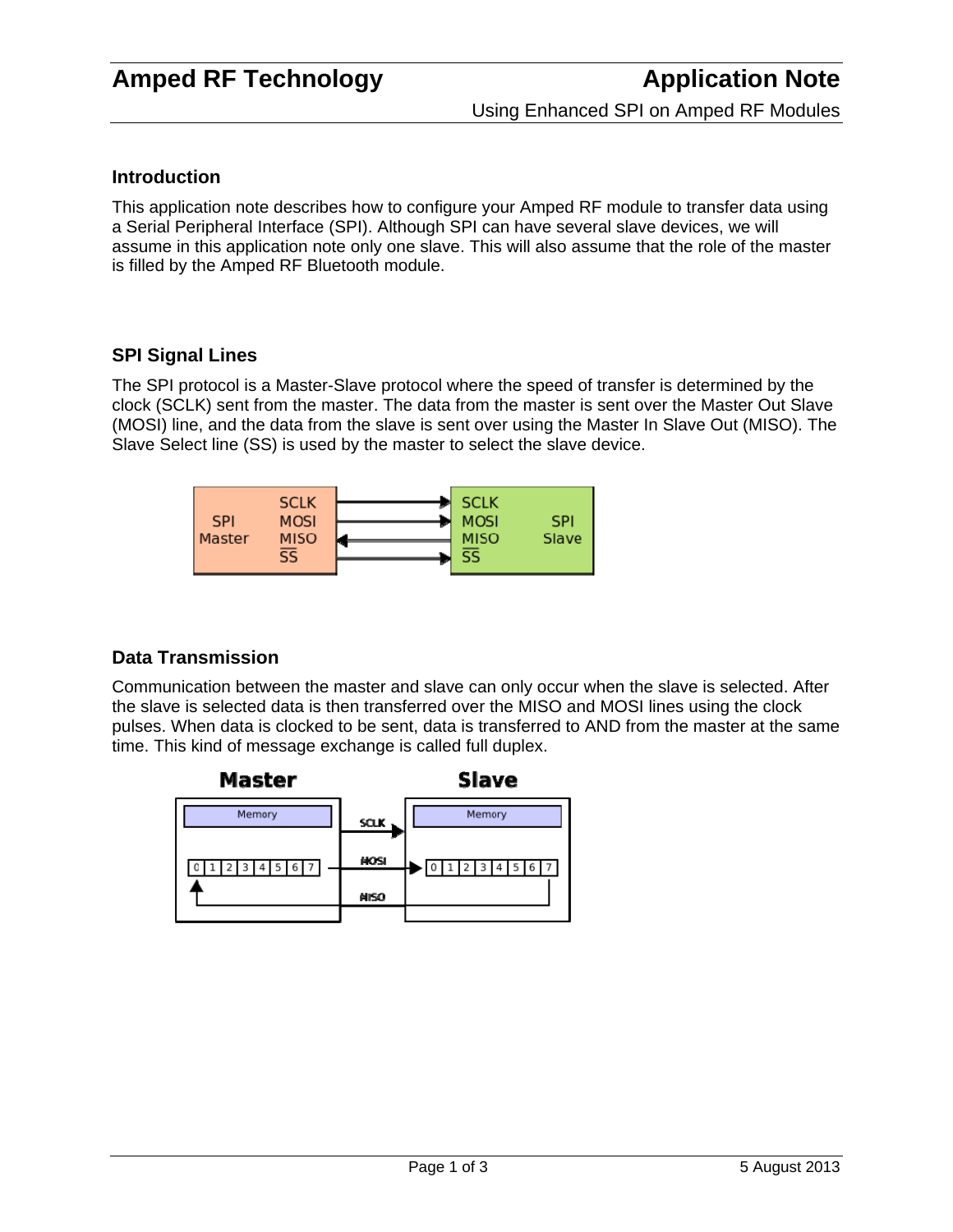## **Clock Polarity and Phase**

In addition to the clock frequency, the master must configure the clock polarity (CPOL) and phase (CPHA). The default settings we use are CPOL=1, and CPHA=1.



## **Slave Request (SREQ) for Enhanced SPI**

In a standard SPI protocol, the master controls both SCLK and SS lines, so there is no way for the slave to indicate that it has data to send. We've enhanced SPI to solve this problem by defining an SPI Slave Request line (SREQ). Enabling this line by the slave will indicate to the master that the slave has data to send. The master will then use the SS line to select the slave and pulse the clock (SCLK) until all the data sent by the slave is received by the master.

### **SS and SREQ as Interrupts**

These lines may be also be configured to trigger interrupts to speed responses. The SS line may trigger an interrupt for the slave device, while the SREQ line may trigger an interrupt in the master.

## **AT Commands**

By default, the abSerial AT commands will always be exchanged using the UART instead of SPI. Once a Bluetooth link has been establish and the module is in BypassMode, the SPI will be in effect. This is the default behaviour when SPI is enabled in the configuration settings:

var27 SPIEnable = true var28 SPIMode = master

Upon closing the Bluetooth link, the UART will once again become the serial interface.